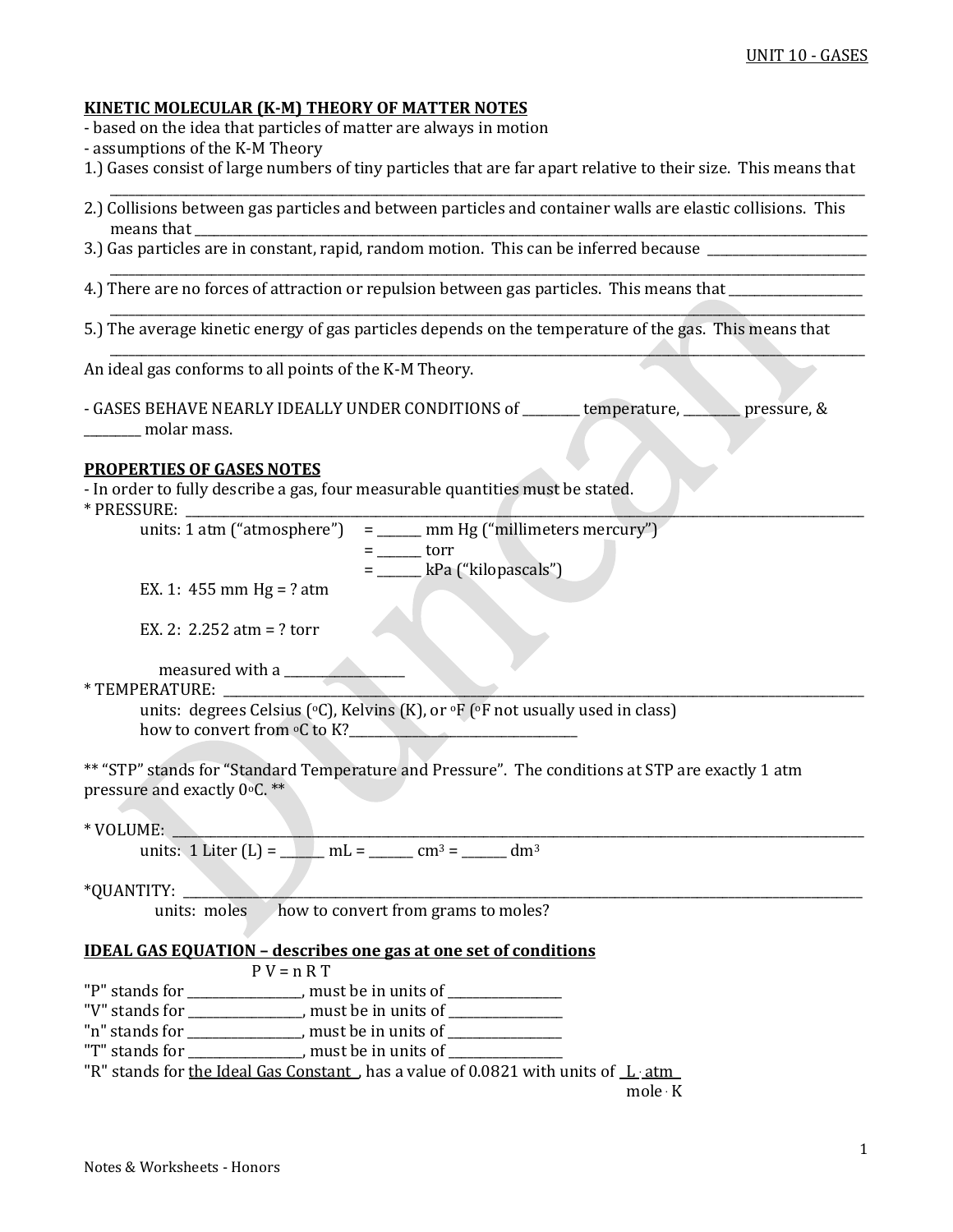EXAMPLE 1 - What pressure is exerted by 0.325 moles of hydrogen gas in a 4.08 L container at 35oC? n = 0.325 moles (correct unit)  $T = 35 \, \text{°C}$  (need to convert to K)  $T = 35 \, \text{°C} + 273 = 308 \, \text{K}$  $V = 4.08$  L (correct unit) P  $.4.08 \text{ L} = 0.325 \text{ moles} \cdot 0.0821 \text{ L} \cdot \text{atm/moleK} \cdot 308 \text{ K}$  $P = 2.01$  atm

EXAMPLE 2 - A gas at 20.0°C and 3.98 atm contains 1.45 moles of gas particles. What volume does the gas occupy? (Answer: 8.77 L)

EXAMPLE 3 - What mass of Cl<sub>2</sub> gas, in grams, is contained in a 10.0 L tank at 27 °C and 3.50 atm of pressure? (Answer: 101 grams)

### **Ideal Gas Equation 1 WKSHT**

- 1.) What is the pressure exerted by 2.0 moles of an ideal gas when it occupies a volume of 12.0 L at 373 K?
- 2.) A flashbulb of volume 2.6 cm<sup>3</sup> contains  $O_2$  gas at a pressure of 2.3 atm and a temperature of 26 °C. How many moles of  $O<sub>2</sub>$  does the flashbulb contain?
- 3.) If 0.20 moles of helium occupies a volume of 64.0 liters at a pressure of 0.15 atm, what is the temperature of the gas?
- 4.) What is the volume of 0.35 moles of gas at 1.7 atm of pressure and a temperature of 100 K?
- 5.) What is the pressure of 1.5 moles of an ideal gas at a temperature of 150 K and occupies a volume of 20.0 liters?
- 6.) How many moles of gas occupy 16.2 liters at a pressure of 1.05 atm and a temperature of  $37^{\circ}$ C?

### **Ideal Gas Equation 2 WKSHT**

- 1.) Calculate the volume of exactly 1.00 mole of a gas at STP.
- 2.) How many moles of nitrogen are present in 17.8 liters at 27 °C and 1.3 atm pressure?
- 3.) What is the pressure of 2.3 moles of carbon dioxide at 235 K occupying 23.7 liters of space?
- 4.) If there are 4.02 x  $10^{23}$  molecules of N<sub>2</sub>O in a sample, how many moles are there?
- 5.) Using answer from #4, calculate the pressure of the gas if it occupies 27,025 cm<sup>3</sup> of space at 38.0 $\degree$ C.
- 6.) How many grams of  $NH_3$  are present in 35.0 dm<sup>3</sup> of space at 78.3 K and 0.853 atm of pressure?
- 7.) What is the temperature of 34.2 grams of sulfur dioxide occupying 30.0 liters of space and having a pressure of 800. torr?
- 8.) What is the pressure (in mm Hg) of 79.4 grams of boron trifluoride in a 20.0 L container at a temperature of 245 K?
- 9.) How many grams are in a sample of arsenic trifluoride that has a volume of 17,600 mL and a temperature of 92°C and a pressure of 108 kPa?
- 10.) How many kilopascals of pressure are exerted by 23.8 liters of oxygen with a mass of 175 grams at a temperature of 58oC?
- 11.) How many moles of argon are in 30.6 liters at 28 K and 658 mm Hg of pressure?
- 12.) How many grams of argon are found in # 11?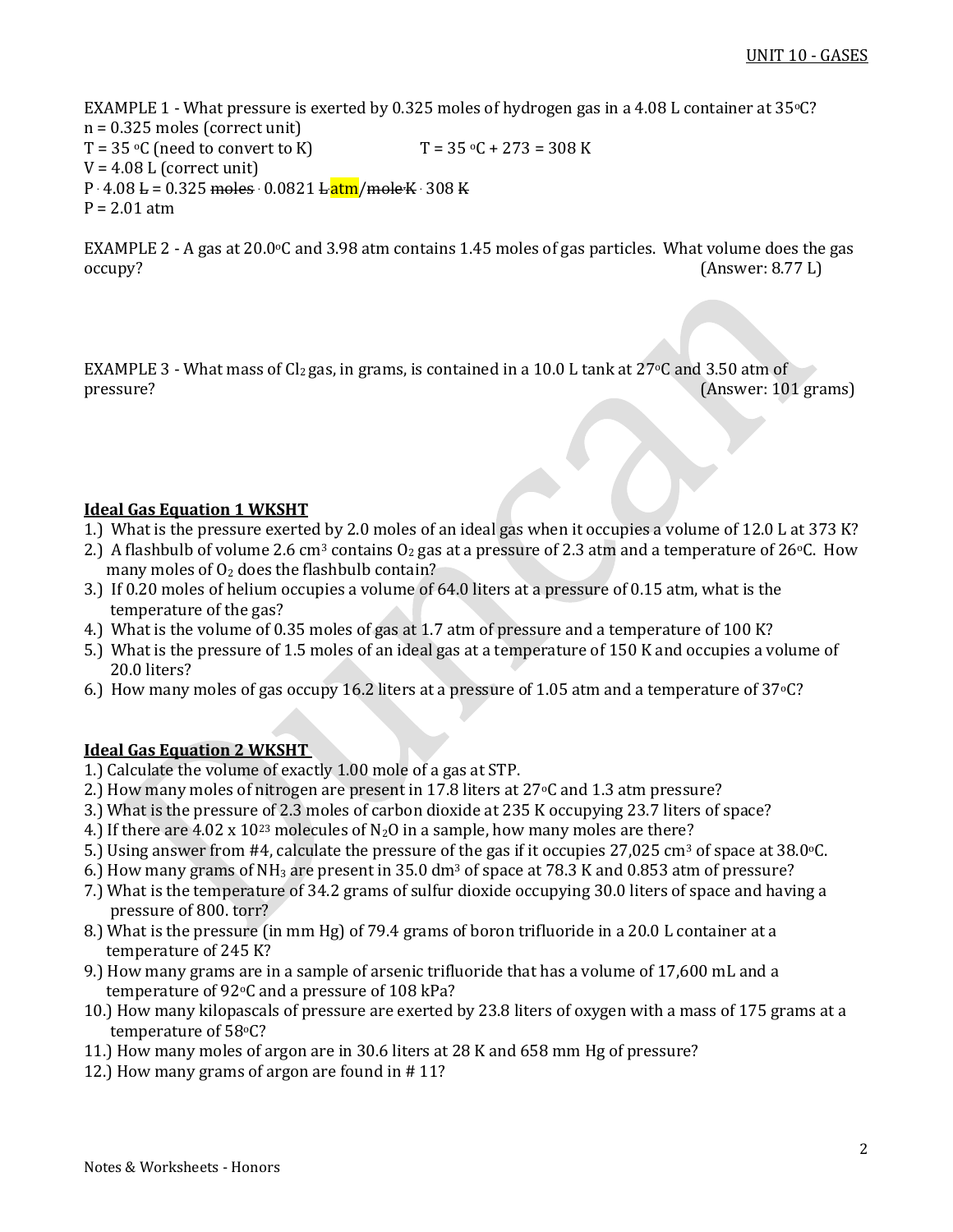**APPLICATIONS OF THE IDEAL GAS EQUATION NOTES**

| Start with: | $PV = nRT$ | End with: | $MM =$ |
|-------------|------------|-----------|--------|
|-------------|------------|-----------|--------|

EXAMPLE 1 - At 28 $\degree$ C and 0.974 atm, 1.00 L of gas has a mass of 5.16 grams. What is the molar mass of this gas?

EXAMPLE 2 - What is the molar mass of a gas if 0.427 grams of the gas occupies a volume of 125 mL at 20.0oC and 0.980 atm? (A: 83.8 g/mole)

Start with:  $PV = nRT$  End with:  $D =$ 

EXAMPLE 3 - What is the density of argon gas, Ar, at a pressure of 551 torr and a temperature of 25 °C?

EXAMPLE 4 - The density of a gas was found to be 2.0 g/L at 1.50 atm and 27 °C. What is the molar mass of the gas? (A: 33 g/mole)

### **Applications of Ideal Gas Equation WKSHT**

- 1.) What pressure is exerted by 1.0 mole of an ideal gas contained in a 1.0 L vessel at  $0.0\degree$ C?
- \*2.) What is the density of a sample of ammonia gas, NH3, if the pressure is 0.928 atm and the temperature is 63.0oC?
- \*3.) Calculate the molar mass of a gas if 4.5 L of the gas at 785 torr and 23.5oC has a mass of 13.5 grams.
- 4.) 0.453 moles of a gas confined to a 15.0 L container exerts a pressure of 1.24 atm on the walls of the container. What is the temperature of the gas (in  $\mathrm{O}(2)$ ?
- 5.) 5.4 grams of carbon dioxide are confined to a 20.0 L container at a temperature of 32.5 °C. What pressure does the gas exert?
- $*6$ .) 2.125 grams of a gas in a 1.25 L container exert a pressure of 0.838 atm at 40.0 °C. What is the molar mass of the gas?
- 7.) To what temperature must 10.0 grams of NH<sub>3</sub> have to be heated in a 15.0 L container in order for it to exert a pressure of 3.50 atm?
- 8.) 2.0 x 10<sup>-5</sup> grams of hydrogen gas at 155 $\degree$ C exert a pressure of 322.5 torr on the walls of a small cylindrical tube. What is the volume of the tube?

### **GAS LAWS – describe one gas undergoing a change in conditions**

The "Gas Laws" differ from the Ideal Gas Equation because pressure & volume can be in any unit. Combined Gas Law:  $P_1 V_1 = P_2 V_2$  $T_1$   $T_2$ 

\* All of the other gas laws can be derived from the combined gas law. \*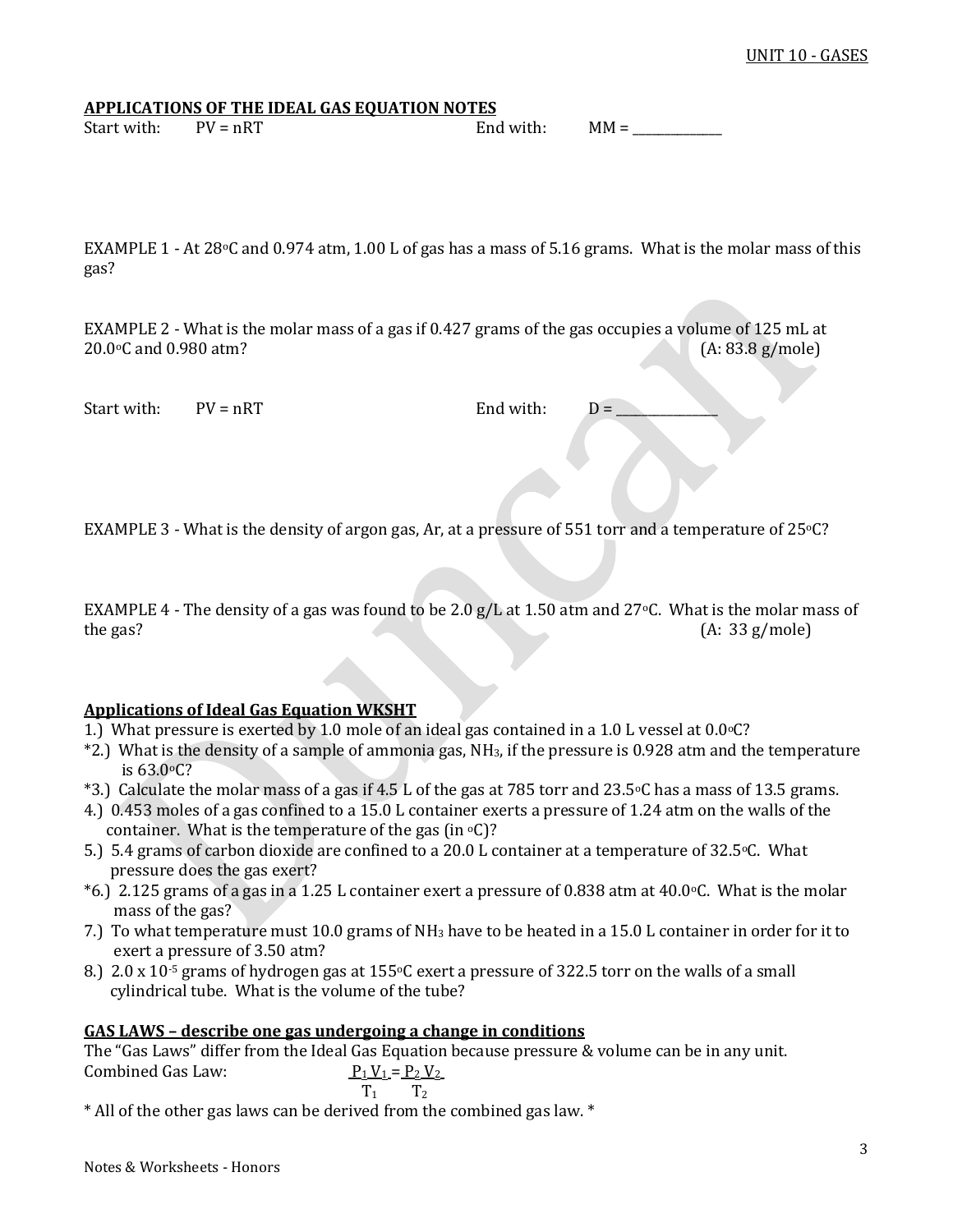### $\sim$  Boyle's Law

- describes relationship between pressure & volume when temperature is constant
- because temperature is constant, it can be excluded from the equation
- so, equation for Boyle's Law is \_\_\_\_\_\_\_\_\_\_\_\_\_\_\_\_\_\_\_\_\_\_\_\_\_\_\_\_
- pressure & volume are \_\_\_\_\_\_\_\_\_\_\_\_\_\_\_\_\_\_ proportional

 - graph of pressure vs. volume would have the general shape of EXAMPLE: A sample of gas occupies 15 liters under 2.1 atm of pressure. What would the volume of the gas be if the pressure were decreased to 1.2 atm? (Assume that temperature is constant.)

- $\sim$  Charles' Law
	- describes relationship between volume & temperature when pressure is constant
	- because pressure is constant, it can be excluded from the equation
	- so, equation for Charles' Law is \_\_\_\_\_\_\_\_\_\_\_\_\_\_\_\_\_\_\_\_\_\_\_\_\_\_\_\_
	- volume & temperature are \_\_\_\_\_\_\_\_\_\_\_\_\_\_\_\_ proportional
	- graph of volume vs. temperature would have the general shape of

EXAMPLE: When I purchase a helium balloon at the store (where the temperature is 25oC) for my friend's birthday, the clerk fills the balloon to a volume of 20.0 liters. When I go outside, the balloon shrinks to a volume of 17.9 liters. What is the temperature outside?

 $\sim$  Gay-Lussac's Law

- describes relationship between pressure & temperature when volume is constant
- because volume is constant, it can be excluded from the equation
- so, equation for Gay-Lussac's Law is \_\_\_\_\_\_\_\_\_\_\_\_\_\_\_\_\_\_\_\_\_\_\_\_\_
- pressure & temperature are proportional

 - graph of pressure vs. temperature would have the general shape of EXAMPLE: An aerosol can has an internal pressure of 2.75 atm at room temperature (25oC). What is the pressure in the can if I leave it outside in the sun and the temperature goes up to  $35°C$ ?

### **Gas Law Problems WKSHT**

- 1.) The gas pressure in an aerosol can is 1.5 atm at  $25\degree$ C. Assuming that the gas inside obeys the ideal gas equation, what would the pressure be if the can were heated to  $450^{\circ}$ C?
- 2.) A pocket of gas is discovered in a deep drilling operation. The gas has a temperature of  $480\degree$ C and is at a pressure of 12.8 atm. Assume ideal behavior. What volume of the gas is required to provide 18.0 L at the surface at 1.00 atm and 22oC?
- 3.) A fixed quantity of gas is compressed at constant temperature from a volume of 368 mL to 108 mL. If the initial pressure was 5.22 atm, what is the final pressure?
- 4.) A gas originally at 15oC and having a volume of 182 mL is reduced in volume to 82.0 mL while its pressure is held constant. What is its final temperature?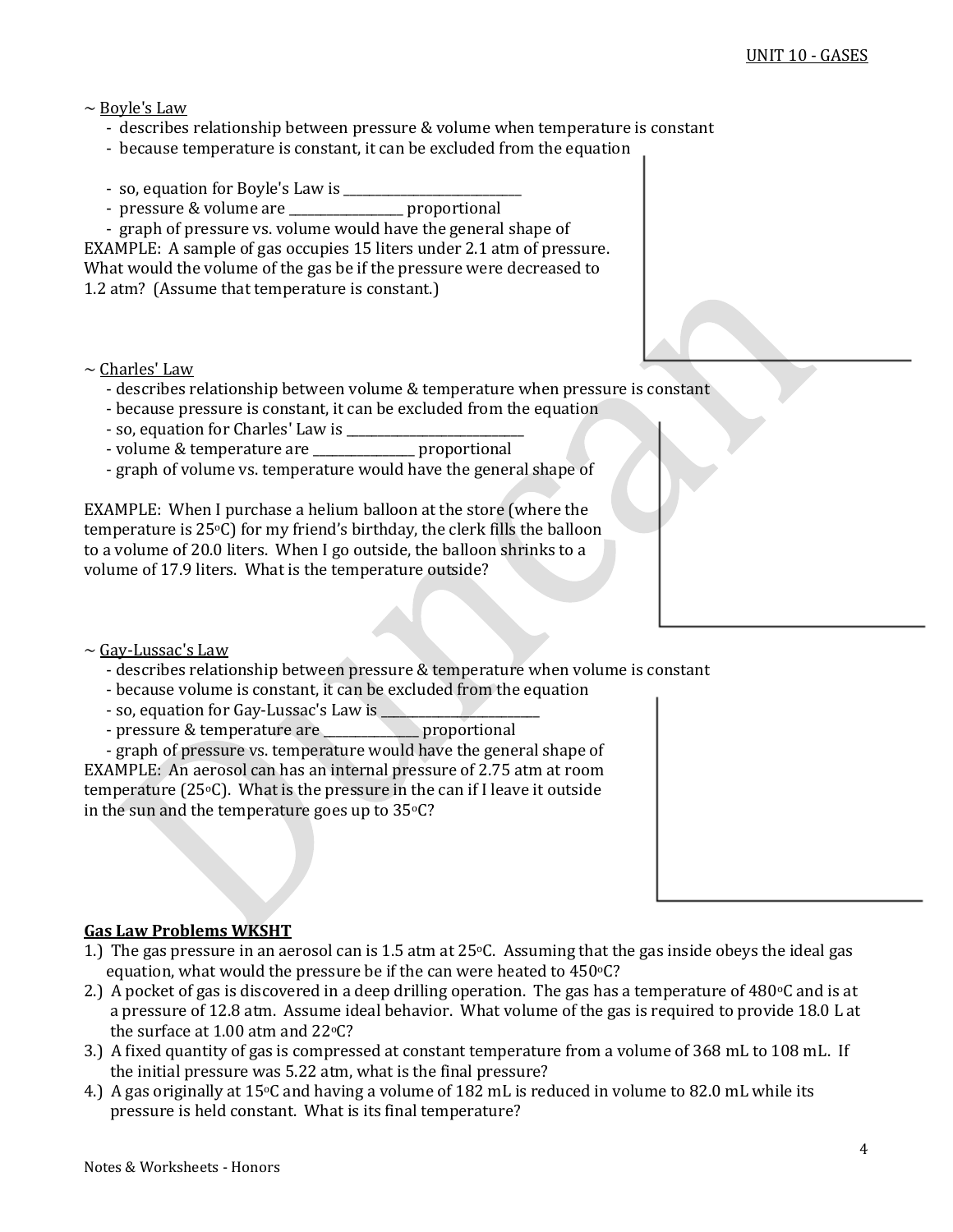- 5.) At 36oC and 1.00 atm pressure, a gas occupies a volume of 0.600 L. How many liters will it occupy at 0.0 oC and 0.205 atm?
- 6.) What is the temperature at which 9.87 x 10-2 moles occupies 164 mL at 0.645 atm?
- 7.) Chlorine is widely used to purify municipal water supplies and to treat swimming pool waters. Suppose that the volume of a particular sample of  $Cl_2$  is 6.18 L at 0.90 atm and 33°C. What volume will the  $Cl_2$ occupy at 107oC and 0.75 atm?
- 8.) A gas exerts a pressure of 1.5 atm at 27 °C. The temperature is increased to 108 °C with no volume change. What is the gas pressure at the higher temperature?

# **GAS STOICHIOMETRY NOTES**

- \* chemical reaction is happening
- \* deals with two different substances (at least 1 is a gas)
- \* given chemical equation
- \* assume reaction occurs at STP unless otherwise noted

-----------------------------------------------------------------------------------------------------------------------------------------

To solve stoichiometry problems… ALWAYS!!!!!!!!!!!

#### \*\* WRITE THE BALANCED EQN & GIVEN INFORMATION! \*\*

- 1.) Find moles of given element or compound.
	- \* Use molar mass of given substance, if problem gives you grams.
	- \* Use 22.4 L = 1 mole of gas at STP, if problem gives you liters.
	- \* Use  $6.022 \times 10^{23}$  atoms (or molecules) = 1 mole, if problem gives you atoms/molecules.
- 2.) Use mole ratio (coefficients) from balanced equation. (Same as before!)
- 3.) Find answer.
	- \* Use molar mass of unknown substance, if question asks for grams.
	- \* Use 22.4 L = 1 mole of gas at STP, if problem asks for liters.
	- \* Use 6.022 x 10<sup>23</sup> atoms (or molecules) = 1 mole, if problem asks for atoms/molecules.

Example # 1

How many Liters of carbon dioxide gas can be produced from the decomposition of 4.50 grams of sodium carbonate?  $Na_2CO_3 \rightarrow Na_2O + CO_2$  (Note: Equation is already balanced.)  $4.50$  g Na<sub>2</sub>CO<sub>3</sub> | 1 mole Na<sub>2</sub>CO<sub>3</sub> = 0.0425 moles Na<sub>2</sub>CO<sub>3</sub>

| 106 g Na<sub>2</sub> $CO<sub>3</sub>$ 

 $0.0425$  moles Na<sub>2</sub>CO<sub>3</sub> = x moles CO<sub>2</sub>  $x = 0.0425$  moles CO<sub>2</sub>

1 1

 $0.0425$  moles CO<sub>2</sub> | 22.4 L CO<sub>2</sub> = 0.951 L CO<sub>2</sub> | 1 mole CO<sub>2</sub>

Example # 2

How many grams of aluminum are needed to completely react with 16.0 L of oxygen?  $Al + O_2 \rightarrow Al_2O_3$  (Ans: 25.7 g)

Example # 3 How many liters of  $H_2$  are needed to react completely with 15.0 L of  $N_2$ ?  $N_2 + H_2 \rightarrow NH_3$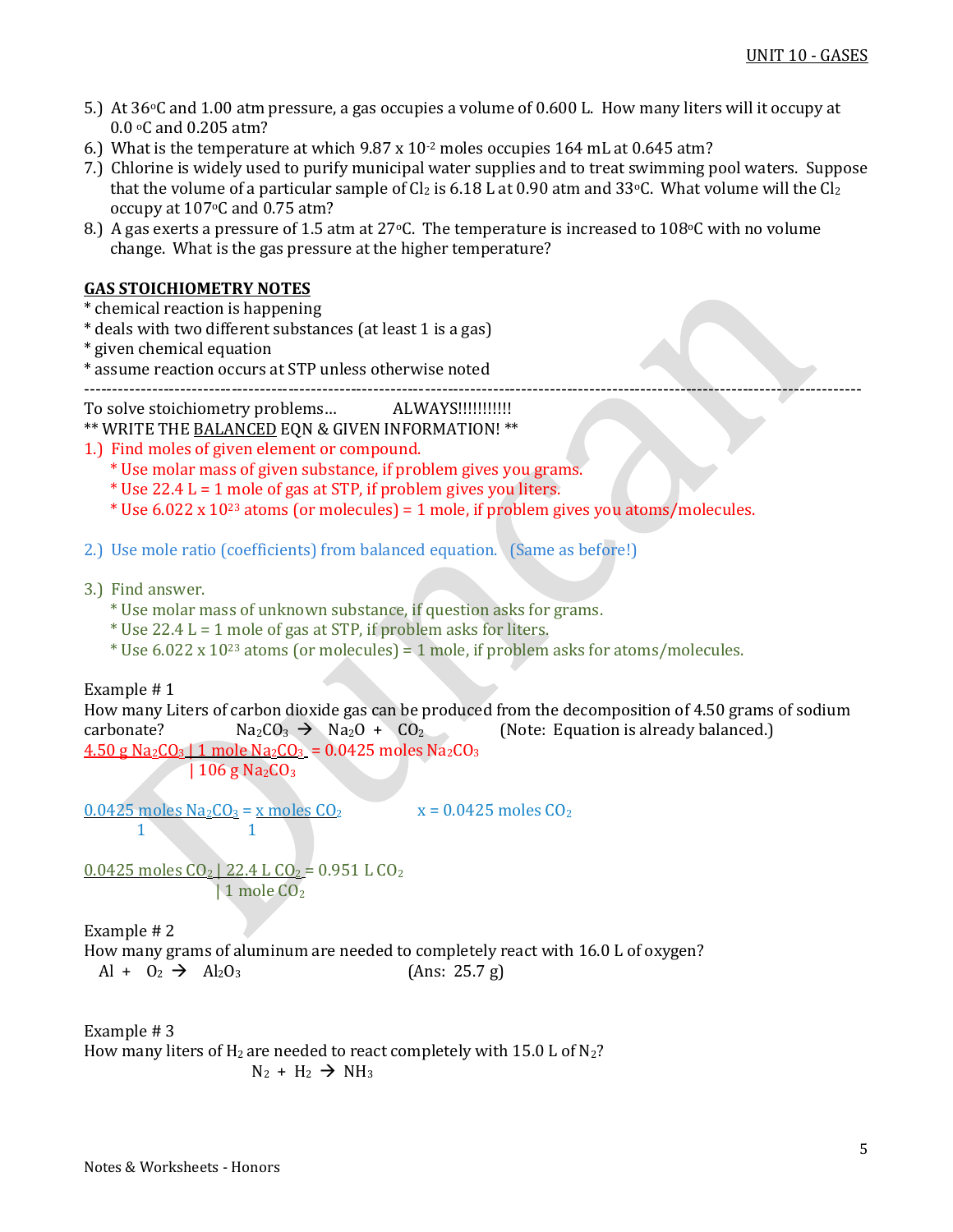# **GAS STOICHIOMETRY (standard conditions) WKSHT.**

- \*\* assume all reactions in this section occur at STP \*\*
- 1.) How many liters of oxygen can be formed from the decomposition of 2.00 grams of KClO3.
	- $KClO_3 \rightarrow KCl + O_2$
- 2.) How many grams of  $CaCO<sub>3</sub>$  are required to produce 6.00 L of  $CO<sub>2</sub>$ ?
	- $\angle$ CaCO<sub>3</sub>  $\rightarrow \angle$ CaO +  $\angle$ CO<sub>2</sub>
- 3.) What volume of hydrogen gas is produced when 0.250 moles of zinc react with excess HCl?  $_$   $_$  Zn +  $_$  HCl  $\rightarrow$   $_$  ZnCl<sub>2</sub> +  $_$  H<sub>2</sub>
- 4.) How many liters of nitrogen are required to combine with 3.0 L of hydrogen in the following reaction?  $N_2$  +  $N_2$  +  $N_3$
- 5.) How many liters of oxygen are needed to react with 7.0 liters of propane in the following reaction?  $C_3H_8 + C_2 \rightarrow C_2 + H_2O$
- 6.) From the following reaction:  $\qquad \qquad \_ CH_4 + \_ 0_2 \rightarrow \_ C0_2 + \_ H_20$ How many liters of  $CO<sub>2</sub>$  are formed from 32.0 grams of  $CH<sub>4</sub>$ ?
- 7.) How many grams of Na are needed to produce 5.0 L of hydrogen?
	- $\_$  Na +  $\_$  H<sub>2</sub>O  $\rightarrow$   $\_$  NaOH +  $\_$  H<sub>2</sub>
- 8.) Determine the volume of  $CO<sub>2</sub>$  produced from burning 0.750 moles of C.  $-C$  +  $_0$ <sub>2</sub>  $\rightarrow$   $_$   $CO<sub>2</sub>$

# **DALTON'S LAW OF PARTIAL PRESSURES NOTES**

\* DEALS WITH A MIXTURE OF DIFFERENT GASES \*

1.) The sum of the pressures of the individual gases equals the total pressure exerted by the mixture of gases.

 $P_{\text{TOTAL}} = P_{\text{gas1}} + P_{\text{gas2}} + ...$ 

EXAMPLE: A mixture of oxygen and nitrogen exerts 1.1 atm of pressure. What is oxygen's partial pressure if the pressure of the nitrogen gas is 0.8 atm?

- 2.) The partial pressure of a gas in a mixture is directly proportional to the percentage of the mixture that is that gas. In other words, the partial pressure of a gas (in a mixture) is proportional to the amount of that gas in the mixture.
- $P_x =$  (moles x) . P<sub>total</sub> "P<sub>x</sub>" = partial pressure of certain gas (total moles)

EXAMPLE: A mixture of gases contains 2.00 moles of He and 4.00 moles of oxygen. If the mixture exerts a pressure of 801 torr, what is the partial pressure of the oxygen?

## **GRAHAM'S LAW OF EFFUSION NOTES**

\* compares the rates of effusion of different gases

\* lighter gases (lower molar masses) effuse faster than heavier gases (higher molar masses)

<u>rate A</u> =  $\sqrt{\text{MM B}}$  rate of gas A compared to the rate of gas B is equal to the square root of the rate B  $\sqrt{\text{MM A}}$ inverse of the molar masses of the gases

EXAMPLE 1: Compare the rates of effusion for oxygen gas and hydrogen gas.

EXAMPLE 2: An unknown gas effuses 1.18 times faster than  $SO_2$ . What is the molar mass of the unknown gas?

EXAMPLE 3: Oxygen gas effuses 1.49 times faster than an unknown, diatomic gas. What is the gas?

## **DALTON'S LAW & GRAHAM'S LAW WKSHT.**

1.) Determine the partial pressure of oxygen gas in a container with 2.0 moles of  $N_2$ , 3.0 moles of  $O_2$ , and 7.0 moles of H<sup>2</sup> that has a total pressure of 850 mm Hg.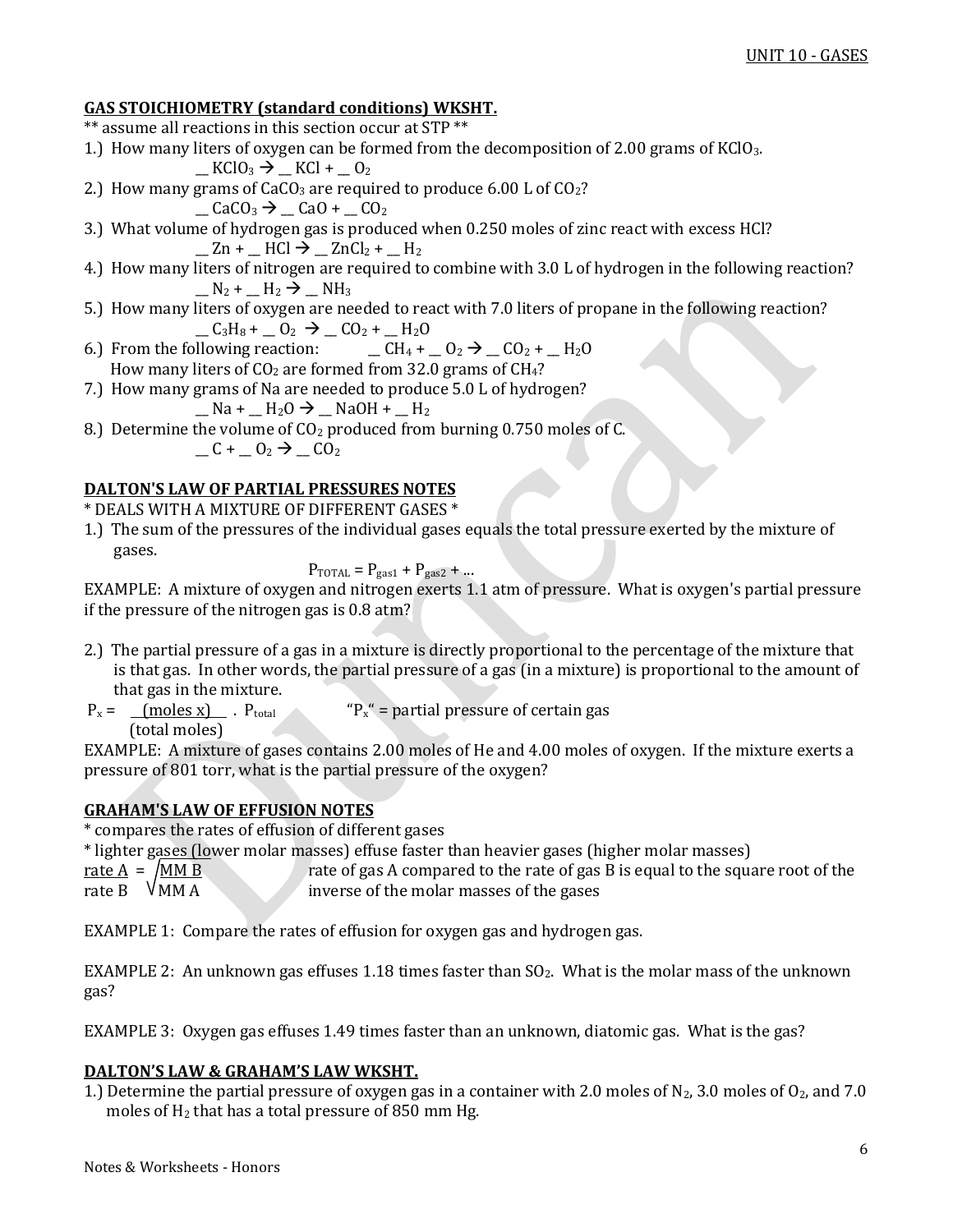- 2.) A mixture of nitrogen and oxygen has a total pressure of 730 mm Hg. If the nitrogen has a partial pressure of 420 mm Hg, find the pressure of the oxygen.
- 3.) At an altitude of 30,000 ft., the total air pressure is only about 450. mm Hg. If the air is 21.0 % oxygen, what is the partial pressure of oxygen at this altitude?
- 4.) A mixture of 3 gases have the following pressures: oxygen = 355 mm Hg, helium = 468 mm Hg, & nitrogen = 560 mm Hg. Find the % of helium gas in the mixture.
- 5.) Compare the rate of effusion of  $CH_4$  and  $CO_2$ . (Give answers to # 5, 6, & 7 to 3 SF's.)
- (Your answers for  $# 5, 6, 8, 7$  should read " $\_\_$  effuses  $\_\_$  times faster than  $\_\_$ .")
- 6.) Compare the rate of effusion of helium and nitrogen.
- 7.) How much faster does ammonia ( $NH<sub>3</sub>$ ) effuse than HCl?
- 8.) An unknown gas effuses 4.0 times faster than  $O_2$ . Find the molar mass of the unknown gas.

# **UNIT 10 REVIEW WORKSHEET**

- 1.) Convert the following pressure measurements to atmospheres.
	- (A) 151.98 kPa (B) 456 mm Hg (C) 912 torr
- 2.) What are the conditions for gas measurement at STP?
- 3.) The volume of a sample of methane gas measures 350. mL at 27.0oC and 810. mm Hg. What is the volume (in liters) at  $-3.0$  °C and 650. mm Hg pressure?
- 4.) How many grams of nitrogen gas are contained in a 32.6 liter container at  $34.4\degree$ C and 579 torr?
- 5.) A mixture of four gases in a container exerts a total pressure of 955 mm Hg. In this container, there are 4.50 moles of N<sub>2</sub>, 4.25 moles of CO<sub>2</sub>, 2.75 moles of H<sub>2</sub>, and 2.00 moles of O<sub>2</sub>. What is the partial pressure of  $H<sub>2</sub>$ ?
- 6.) Compare the rates of effusion of carbon dioxide gas and carbon monoxide gas.
- 7.) An unknown gas effuses 1.37 times faster than chlorine gas. What is the molar mass of the unknown gas?
- 8.) Given the following unbalanced reaction:
	- $\_C_5H_{12} + . . . 0_2 \rightarrow . . 0_2 + . . H_2O$

How many liters of oxygen are needed to produce 45.7 liters of CO<sub>2</sub>?

9.) Given the unbalanced equation:

 $mg + 0^2 \rightarrow Mg$ 

How many liters of oxygen gas are required to produce 45.8 grams of magnesium oxide?

10.) An aerosol can contains gases under a pressure of 4.50 atm at 20.0oC. If the can is left on a hot, sandy beach, the pressure of the gases increases to 4.80 atm. What is the temperature on the beach (in  $\circ$ C)?

| Law                   | <b>Ideal Gas Equation</b>                                                              | <b>Combined Gas Law</b>                                                                                                   |
|-----------------------|----------------------------------------------------------------------------------------|---------------------------------------------------------------------------------------------------------------------------|
| equation              | $P V = n R T$                                                                          | $P_1 V_1 = P_2 V_2$<br>$T_1$<br>T <sub>2</sub>                                                                            |
| explanation           | one gas at one set of conditions                                                       | one gas that is changing conditions                                                                                       |
| when to use it        | when the problem gives 3 of these:<br>P, V, n, T                                       | more than one temperature, pressure,<br>and/or volume in the problem                                                      |
| specific units req'd? | $pressure = atm$<br>volume = liters<br>quantity $(n)$ = moles<br>temperature = Kelvins | temperature = Kelvins<br>pressure & volume can be any unit, but<br>must be the same unit on both sides of<br>the equation |

## **GASES - A FANTASTIC SUMMARY & REVIEW!**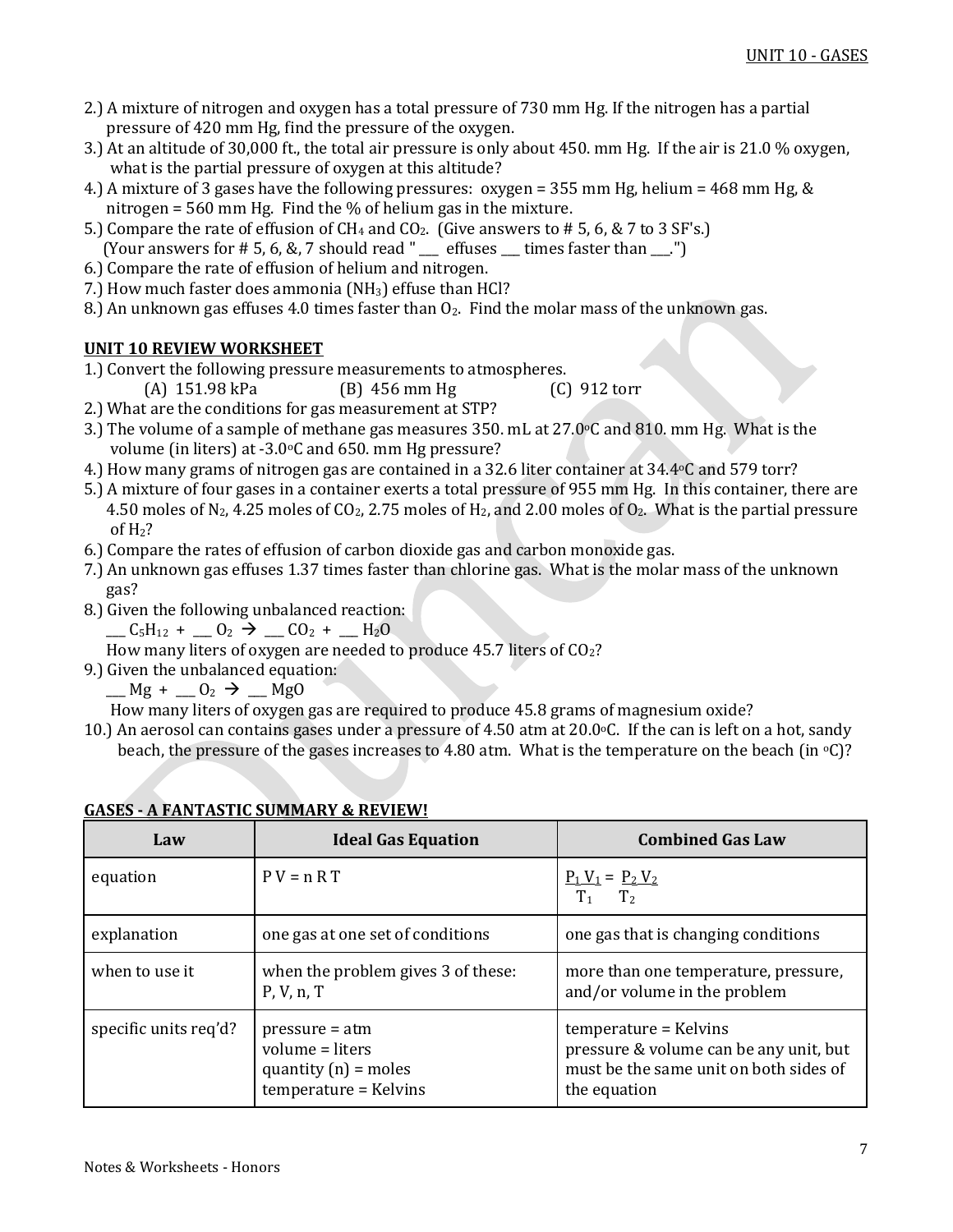| Law                      | <b>Boyle's Law</b>                                                                        | <b>Charles' Law</b>                                                                             | Gay-Lussac's Law                                                                                    |
|--------------------------|-------------------------------------------------------------------------------------------|-------------------------------------------------------------------------------------------------|-----------------------------------------------------------------------------------------------------|
| equation                 | $P_1 V_1 = P_2 V_2$                                                                       | $V_1 = V_2$<br>$T_1$ $T_2$                                                                      | $P_1 = P_2$<br>$T_1$ $T_2$                                                                          |
| explanation              | pressure & volume are<br>inversely proportional;<br>temperature is constant               | volume & Kelvin temp of a<br>gas are directly<br>proportional; P is constant                    | pressure & Kelvin temp of<br>a gas are directly<br>proportional; V is constant                      |
| when to use it           | given 2 different pressures<br>& 1 volume or given 2<br>different volumes & 1<br>pressure | given 2 different volumes<br>& 1 temperature or given 2<br>different temperatures & 1<br>volume | given 2 different pressures<br>& 1 temperature or given 2<br>different temperatures & 1<br>pressure |
| specific units<br>req'd? | any - but must be the same<br>on both sides of equation                                   | any unit for volume (same<br>on both sides), Kelvin<br>temperature                              | any unit for pressure<br>(same on both sides),<br>Kelvin temperature                                |

| Law                      | <b>Dalton's Law</b>                                                                                                        | <b>Dalton's Law</b>                                                                        | <b>Graham's Law</b>                                                                                                   |
|--------------------------|----------------------------------------------------------------------------------------------------------------------------|--------------------------------------------------------------------------------------------|-----------------------------------------------------------------------------------------------------------------------|
| equation                 | $P_{\text{total}} = P_{\text{gas1}} + P_{\text{gas2}} + $                                                                  | $P_x = \underline{\text{ (moles x)}}$ . $P_{\text{total}}$<br>(total moles)                | $rac{\text{rate A}}{\text{rate B}} = \sqrt{\frac{\text{M M B}}{\text{M M A}}}$                                        |
| explanation              | the sum of the pressures<br>of the individual gases in<br>a mixture equals the total<br>pressure exerted by the<br>mixture | amount of a gas in mixture<br>is proportionate to the<br>amount of its partial<br>pressure | rate of gas A compared to the<br>rate of gas B is equal to the<br>square root of the inverse of<br>their molar masses |
| when to use it           | mixture of gases; only<br>pressures given                                                                                  | mixture of gases; moles &<br>total pressure given                                          | "effusion" or "diffusion" is in<br>the problem                                                                        |
| specific units<br>req'd? | any - but all values must<br>have same unit                                                                                | any - but all values must<br>have same unit of pressure                                    | no                                                                                                                    |

| Law                   | <b>Molar Mass (from Ideal Gas Equation)</b>                                                          | <b>Density (from Ideal Gas Equation)</b>                                                                |
|-----------------------|------------------------------------------------------------------------------------------------------|---------------------------------------------------------------------------------------------------------|
| equation              | $MM = gRT$<br>P V                                                                                    | $D = P MM$<br>R T                                                                                       |
| explanation           | one gas at one set of conditions, asking<br>about molar mass (no information about<br>density given) | one gas at one set of conditions<br>(involves density)                                                  |
| when to use it        | when the problem gives:<br>mass (grams), P, V, T                                                     | when density is mentioned (given or<br>asked for in problem)                                            |
| specific units req'd? | $pressure = atm, volume = liters,$<br>temperature = Kelvins, molar mass =<br>g/mole                  | $pressure = atm, volume = liters,$<br>temperature = Kelvins, molar mass =<br>$g/mole$ , density = $g/L$ |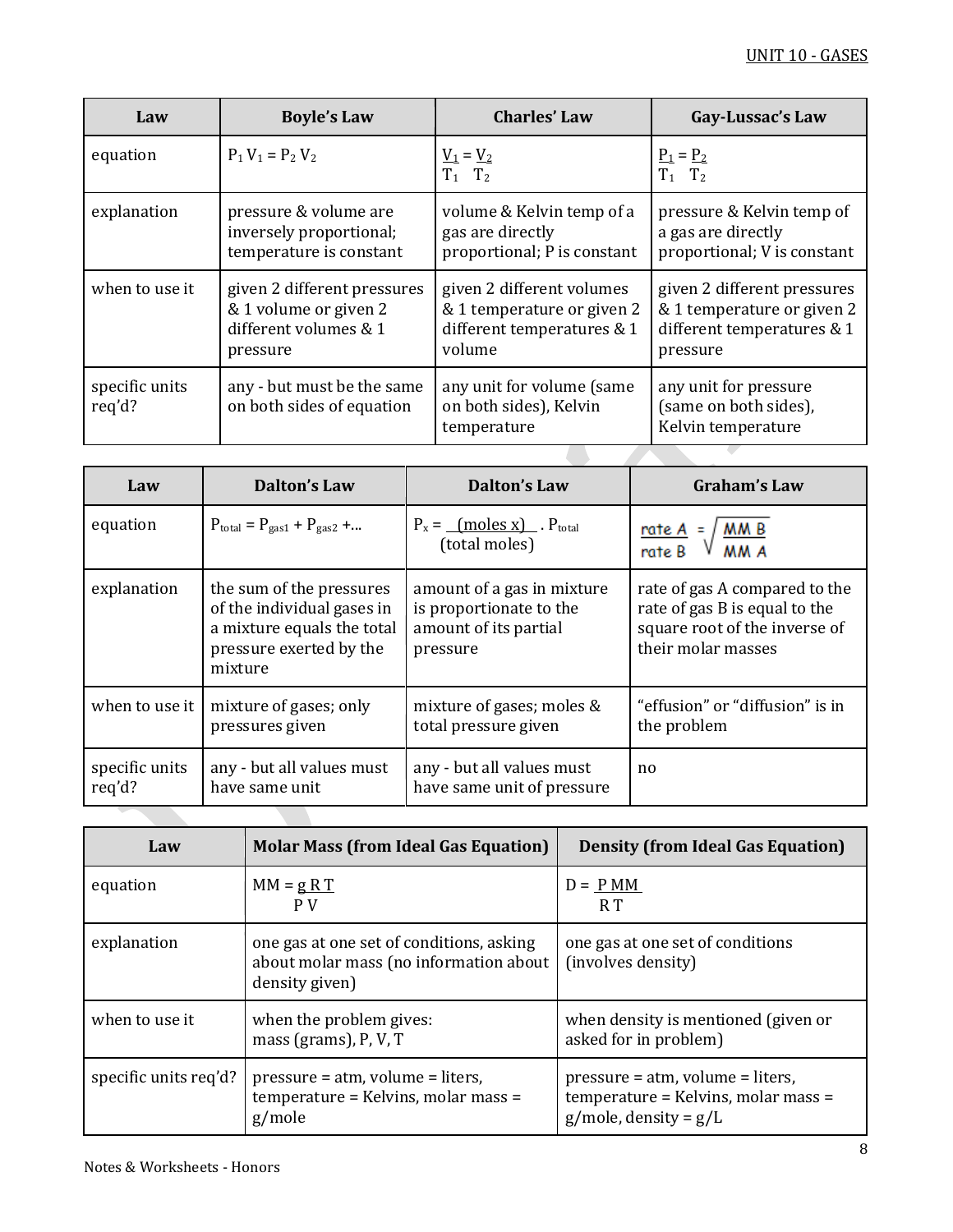## **UNIT 10 SUMMARY & PRACTICE WORKSHEET**

| 1. Convert the following temperatures. |                         |                          |                                                                                                     |
|----------------------------------------|-------------------------|--------------------------|-----------------------------------------------------------------------------------------------------|
| (A) $104\textdegree$ C to K            | $(B)$ -3 $\circ$ C to K | (C) 67 K to $\rm ^{o}C$  | (D) 1671 K to $\rm ^{o}C$                                                                           |
| 2. Convert the following pressures.    |                         |                          |                                                                                                     |
| $(A)$ 635 torr to atm                  |                         | $(B)$ 104.2 kPa to mm Hg | $(C)$ 1.45 atm to kPa                                                                               |
|                                        |                         |                          | 3. Nitrogen effuses 1.19 times faster than an unknown gas that is added to light bulbs. What is the |

- molecular mass of this unknown gas? 4. (A) What is the molecular mass of a 0.2500 g sample of a gas at 99.8oC and 0.9131 atm in a 100.0 cm<sup>3</sup> container? (B) What is the gas in the container?
- 5. A small 2.00 L fire extinguisher has an internal pressure of 506.6 kPa at 25 °C. What volume of methyl bromide, the fire extinguisher's main ingredient , is needed to fill an empty fire extinguisher at standard pressure if the temperature remains constant?
- 6. If 45.0 g of propane gas burns completely in the following reaction:

 $C_3H_{8(g)}$  + 5 O<sub>2(g)</sub> → 3 CO<sub>2(g)</sub> + 4 H<sub>2</sub>O<sub>(g)</sub>

then how many liters of carbon dioxide gas will be released if the system is at STP?

- 7. Air in a closed cylinder is heated from 25°C to 36°C. If the initial pressure is 3.80 atm, what is the final pressure?
- 8. At what temperature Celsius will 19.4 g of molecular oxygen,  $O_2$ , exert a pressure of 1820 mm Hg in a 5.12 L cylinder?
- 9. To what temperature must 32.0 ft<sup>3</sup> of a gas at 2.0 °C be heated for it to occupy 1.00 x 10<sup>2</sup> ft<sup>3</sup> at the same pressure? (ft<sup>3</sup> is a unit of volume)
- 10. Determine the molar mass of a gas that has a density of 2.18 g/L at 66°C and 720 mm Hg.
- 11. A 3.10 mL bubble of methane gas forms at the bottom of a bog where the temperature is 12 $\degree$ C and the pressure is 8.5 atm. The bubble rises to the surface where the temperature is  $35\degree$ C and the pressure is 1.18 atm. What is the new volume of the methane bubble?
- 12. A mixture of 2.00 moles of H<sub>2</sub>, 2.00 moles of NH<sub>3</sub>, 4.00 moles of CO<sub>2</sub> and 5.00 moles of N<sub>2</sub> exerts a total pressure of 800. torr. What is the partial pressure of the carbon dioxide gas?
- 13. For the reaction 2 H<sub>2(g)</sub> + O<sub>2(g)</sub>  $\rightarrow$  2 H<sub>2</sub>O<sub>(g)</sub>, how many liters of water can be made from 5.0 L of oxygen gas and an excess of hydrogen?

| Ideal Gas Eqn. 1 wksht.                |                                            |                   |                               |                      |                               |
|----------------------------------------|--------------------------------------------|-------------------|-------------------------------|----------------------|-------------------------------|
| 1.) $5.1$ atm;                         | 2.) 2.4 x 10 <sup>-4</sup> moles;          | 3.) 580 K;        | 4.) $1.7 L$ ;                 |                      | 5.) 0.92 atm; 6.) 0.668 moles |
|                                        |                                            |                   |                               |                      |                               |
| Ideal Gas Eqn. 2 wksht.                |                                            |                   |                               |                      |                               |
|                                        | 1.) $22.4 \text{ L}$ ; 2.) 0.94 moles;     | 3.) $1.9$ atm;    | 4.) 0.668 moles;              | 5.) 0.631 atm;       | 6.) $78.9$ g;                 |
|                                        | 7.) 720. K; 8.) 897 mm Hg;<br>$9.$ ) 83 g; |                   | 10.) 632 kPa;                 | 11.) 12 moles;       | 12.) $480 g$                  |
|                                        |                                            |                   |                               |                      |                               |
|                                        | Applications of the Ideal Gas Eqn. wksht.  |                   |                               |                      |                               |
| 1.) 22 atm; 2.) $0.572$ g/L;           |                                            | $3.$ ) 71 g/mole; | 4.) $227 \text{ }^{\circ}C$ ; | 5.) 0.15 atm;        | 6.) $52.1$ g/mole;            |
| 7.) 1090 K; 8.) $8.3 \times 10^{-4}$ L |                                            |                   |                               |                      |                               |
|                                        |                                            |                   |                               |                      |                               |
| Gas Law Problems wksht.                |                                            |                   |                               |                      |                               |
|                                        | 1.) 3.6 atm; 2.) 3.59 L or 3.6 L;          | 3.) 17.8 atm;     |                               | 4.) 130 K or 130. K; | 5.) 2.59 L or                 |
| $2.6 L$ ; 6.) $13.1 K$                 |                                            |                   |                               |                      |                               |
| 7.) $9.2 L$ ; 8.) $1.9 atm$            |                                            |                   |                               |                      |                               |
|                                        |                                            |                   |                               |                      |                               |
| Gas Stoichiometry wksht.               |                                            |                   |                               |                      |                               |
| 1.) $0.551$ L;                         | 2.) $26.8$ g;                              | 3.) $5.60 L;$     | 4.) $1.0 L$ ;                 | 5.) $35 L;$          | 6.) $44.8 L;$                 |
| $(7.)$ 10. g;                          | $8.$ ) 16.8 L                              |                   |                               |                      |                               |

Dalton's Law & Graham's Law wksht.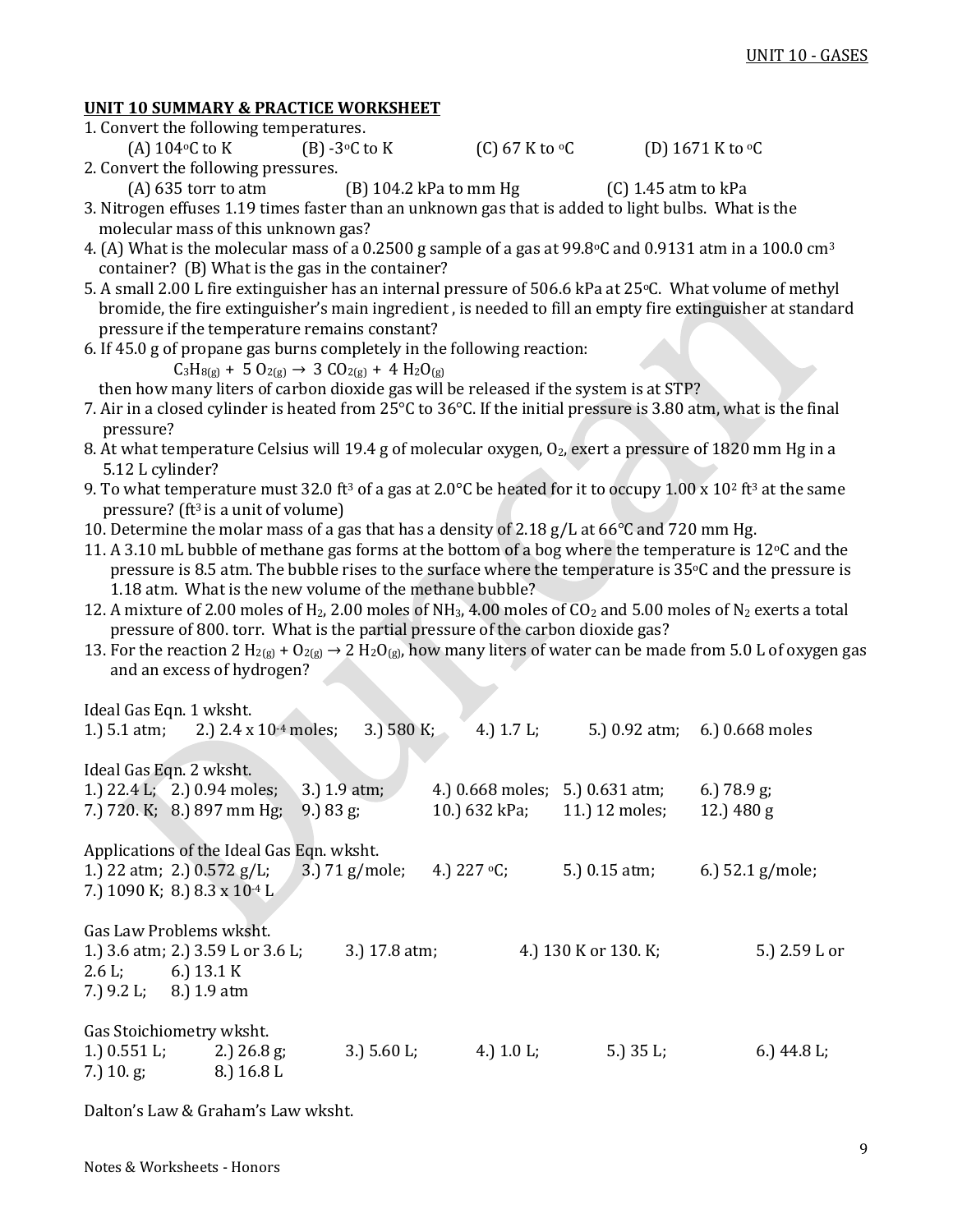| 1.) $O_2 = 213$ mm Hg 2.) 310 mm Hg<br>5.) CH <sub>4</sub> effuses 1.66 times faster than $CO2$ .<br>7.) NH <sub>3</sub> effuses 1.46 times faster than HCl.                                                               | 3.) 94.5 mm Hg 4.) He = $33.8\%$<br>6.) He effuses 2.65 times faster than $N_2$ .<br>8.) 2.0 g/mole              |
|----------------------------------------------------------------------------------------------------------------------------------------------------------------------------------------------------------------------------|------------------------------------------------------------------------------------------------------------------|
| Unit 10 Review wksht.<br>1.) (A) 1.5003 atm (B) 0.600 atm (C) 1.20 atm 2.) 0 °C (or 273 K) & 1 atm<br>5.) $H_2 = 195$ mm Hg<br>4.) 27.6 g<br>9.) 12.8 L<br>8.) 73.1 L<br>7.) 37.8 g/mole                                   | 3.) 0.393 L<br>6.) CO effuses 1.25 times faster than CO <sub>2</sub> .<br>10.) 40.0 °C                           |
| UNIT 10 SUMMARY & PRACTICE wksht.<br>$(C) - 206$ °C<br>(B) 270 K<br>1. (A) 377 K<br>(B) 781.8 mm Hg (C) 147,000 Pa<br>2. (A) 0.836 atm<br>4. (A) 83.8 g/mole (B) Kr<br>5.10.0 L<br>10. 64.1 g/mole<br>9. 859 K<br>11.24 mL | (D) $1398 \text{°C}$<br>3. 39.7 g/mole<br>7. 3.94 atm<br>6. $68.5 L$<br>8. $-27$ °C<br>13. 10. L<br>12. 246 torr |
|                                                                                                                                                                                                                            |                                                                                                                  |
|                                                                                                                                                                                                                            |                                                                                                                  |
|                                                                                                                                                                                                                            |                                                                                                                  |
|                                                                                                                                                                                                                            |                                                                                                                  |
|                                                                                                                                                                                                                            |                                                                                                                  |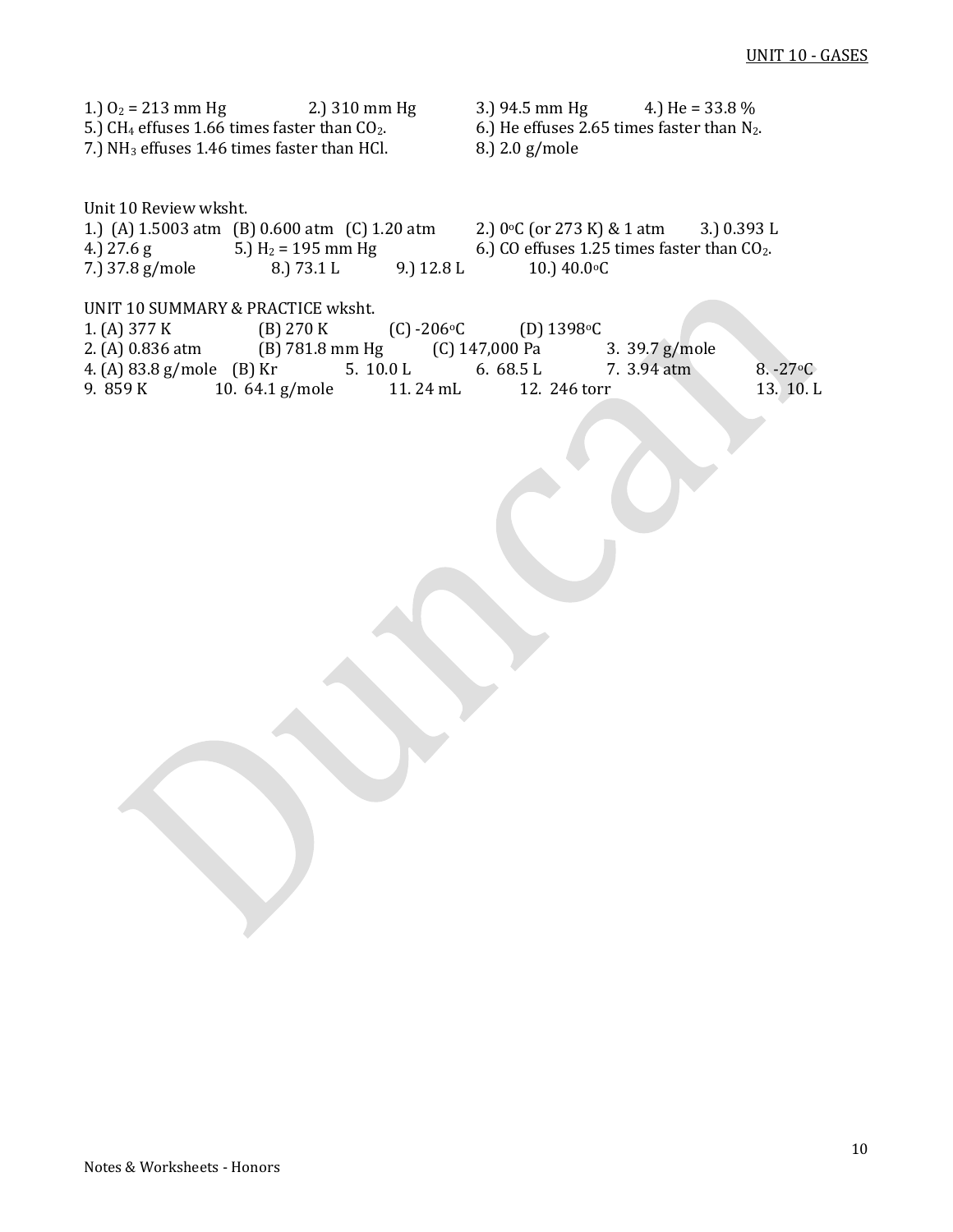## **DETERMINING MOLAR MASS USING THE IDEAL GAS EQUATION LAB**

## DISCUSSION & OBJECTIVE

Gases are one of the major products and/or reactants in many chemical reactions. Of all the states of matter, gases are the most affected by changes in temperature and pressure. The method of collecting the gas also affects the pressure of the gas. The relationship between the density of a gas and the pressure and temperature at which it is collected can be used to determine the molecular weight of the gas.

This lab activity will use the Ideal Gas Equation to experimentally determine the molar mass of a common gas - butane. Since real gases do not behave ideally at room temperature, the results will be expected to vary from the calculated molar mass. The idea of a dry gas versus one collected over water will also be involved.

## MATERIALS

- butane lighter, large container, large graduated cylinder, thermometer, balance SAFETY PRECAUTIONS

basic safety precautions apply; Do not try to ignite the gas after collecting it! PROCEDURE

- 1. Immerse the lighter completely in water. Then use a paper towel to dry the lighter as best as possible. Then weigh the butane lighter to the nearest hundredth of a gram. Record this value in the data table.
- 2. Fill the container about two-thirds to three-fourths full with water.
- 3. Place the graduated cylinder in the container and fill it with water also. Invert the cylinder and keep the opening of the cylinder under the surface of the water to prevent any water from leaving the cylinder. (You should not have any air bubbles at the top of the graduated cylinder.)
- 4. Check the lighter to be certain it is open as much as possible to allow gas to escape rapidly.
- 5. Place the top of the lighter up into the opening of the cylinder and depress the striker to allow the gas to bubble up into the cylinder. (Butane is not very flammable under water!)
- 6. Allow the gas to escape until about 250 mL of gas are collected. Quickly read the volume of the gas because butane is more soluble in water than most hydrocarbons. Record this volume.
- 7. Dry the lighter completely and weigh it again. Record this value.
- 8. Read the temperature of the water to the nearest tenth of a degree. Record this temperature.
- 9. Your instructor will provide you with the barometric pressure reading.
- DATA TABLE

| Mass of the lighter before collecting gas                           | g         |
|---------------------------------------------------------------------|-----------|
| Mass of the lighter after collecting gas                            |           |
| Mass of gas collected                                               |           |
| Volume of gas collected                                             | mL        |
| Volume measurement in Liters                                        |           |
| Temperature of the water (and gas)                                  | $\circ$ C |
| Temperature measurement in Kelvins                                  | К         |
| Barometric pressure                                                 | inches Hg |
| Barometric pressure conversion $(1 \text{ inch} = 25.4 \text{ mm})$ | mm Hg     |
| Vapor pressure of water at certain temperature *                    | mm Hg     |
| Pressure of the "dry" gas                                           | mm Hg     |
| Dry gas pressure measurement in atm                                 | atm       |
|                                                                     |           |

\* See table of water vapor pressures on next page. CALCULATIONS The ideal gas equation is  $P V = n R T$ where P = pressure,  $V =$  volume,  $n =$  moles,  $R =$  ideal gas constant, and  $T =$  temperature.